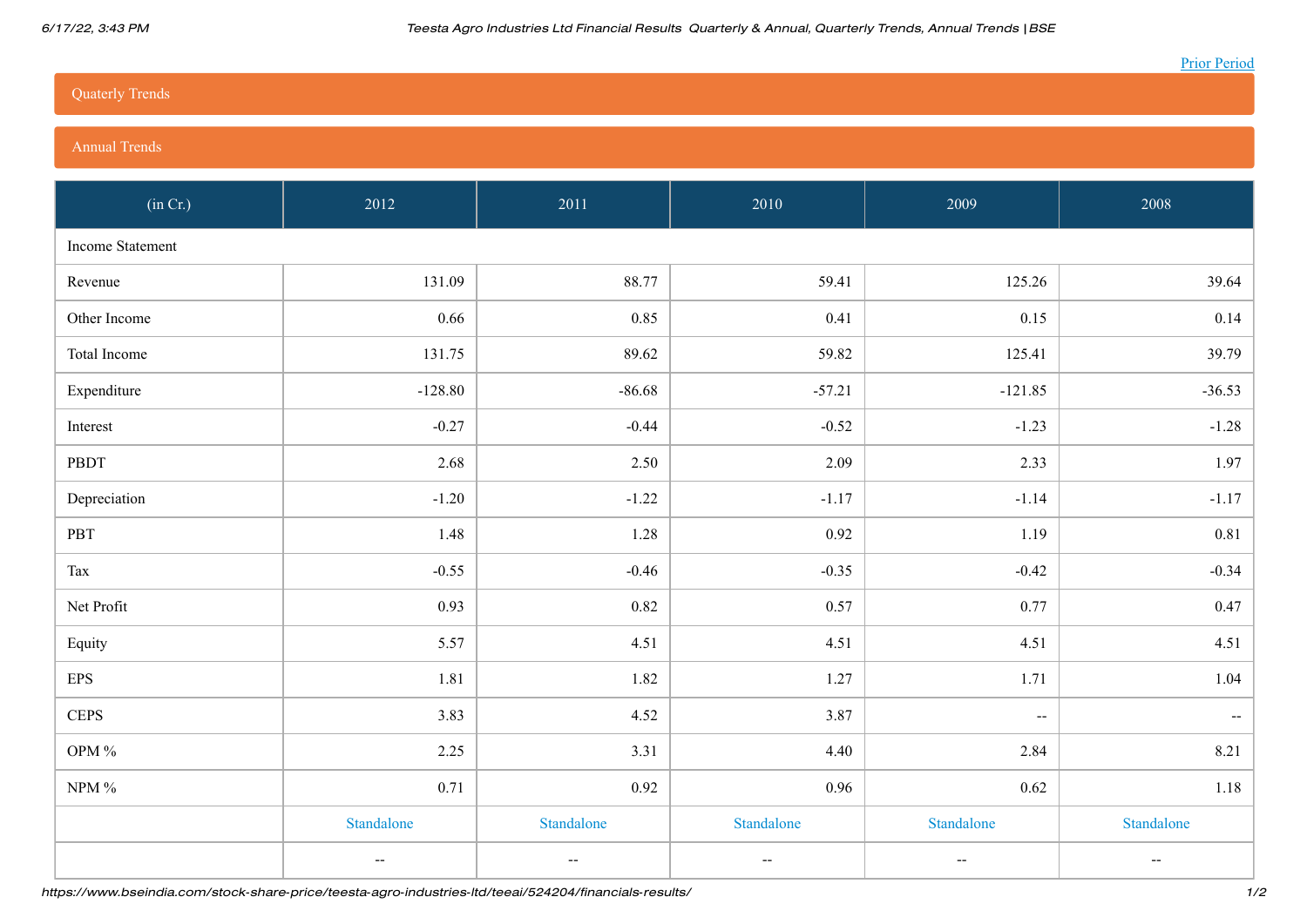## 6/17/22, 3:44 PM Teesta Agro Industries Ltd Financial Results Quarterly & Annual, Quarterly Trends, Annual Trends |BSE

| (in Cr.) | 2012   | 2011       | 2010   | 2009    | 2008    |
|----------|--------|------------|--------|---------|---------|
|          | $\sim$ | $\sim$ $-$ | $\sim$ | Segment | Segment |